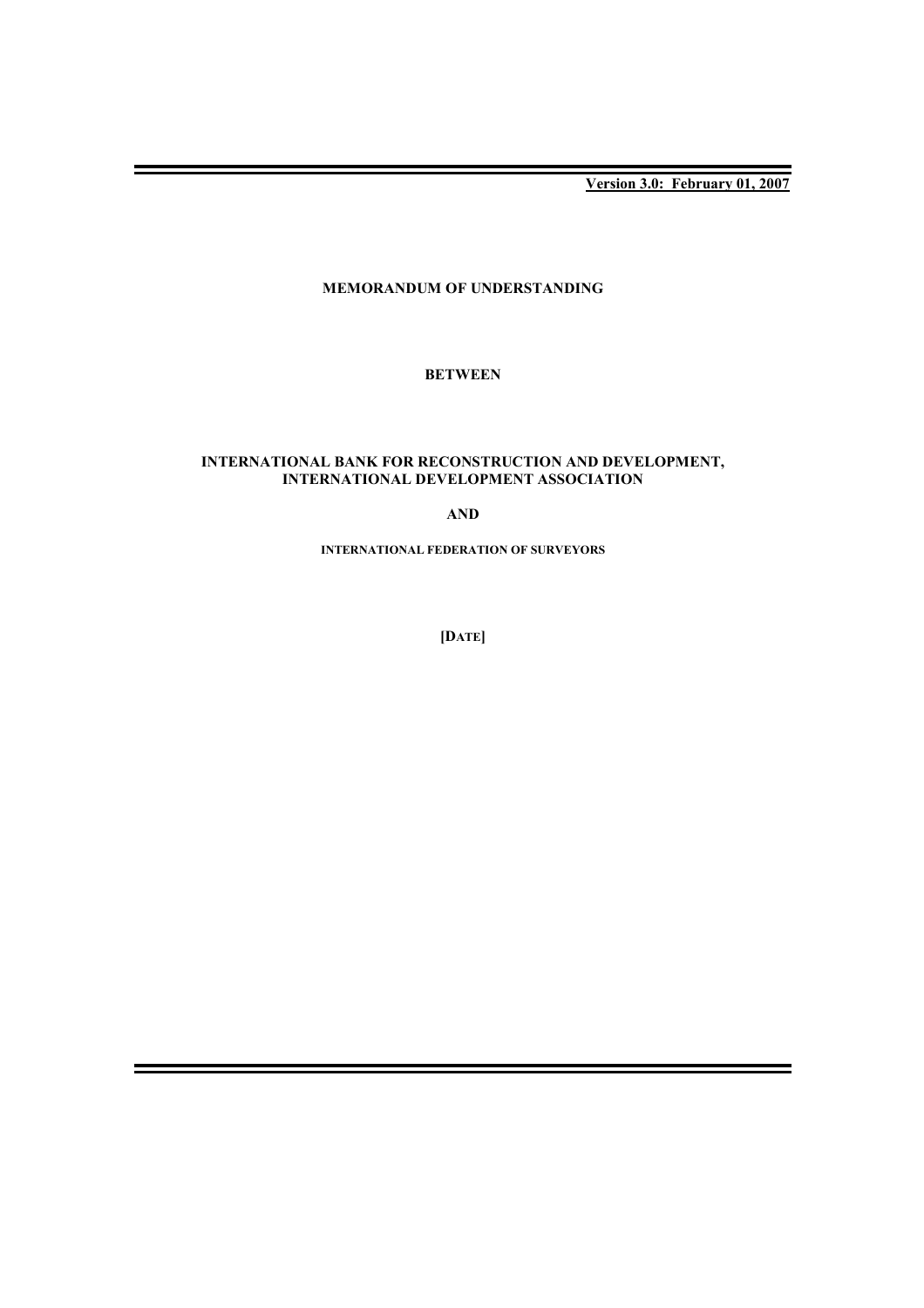This Memorandum of Understanding ("Memorandum") represents a statement of intent by the International Bank for Reconstruction and Development ("IBRD") and the International Development Association ("IDA") (together, the "World Bank" or the "Bank") and the International Federation of Surveyors ("FIG" or the "Other Party") (together the "Parties"), to work together towards the achievement of common objectives and outlines the basis for collaboration between them.

## **1. Background**

- (a) The Bank is an international development institution established by Articles of Agreement adopted by its member countries. The Bank's mission is to reduce poverty, improve living conditions, and promote sustainable and comprehensive development in the developing world. It achieves these objectives by providing loans, concessional financing, technical assistance, and knowledge-sharing services to its member countries and through partnerships with other organizations.
- (b) Further to its mission, the Bank, through its Land Policy and Administration Thematic Group, has an interest in collaborating with others to foster knowledge sharing, information dissemination, policy dialogue, training and capacity building in land administration and management in the developing world, across both rural and urban areas.
- (c) FIG is an international, non-government organization which is a federation of more than one hundred national surveying associations whose purpose is to support international collaboration for the progress of surveying in all fields and applications.. FIG's activities are governed by a plan of work which is regularly reviewed against a longer-term strategic plan. The current plan of work focuses on the surveyor's response to social, economic, technological and environmental change and the particular needs of countries in economic transition. FIG is committed to the United Nations' Millennium Development Goals. FIG also recognizes that markets for surveyors' services are constantly changing. The plan accordingly lays emphasis on strengthening professional institutions; promoting professional development; and encouraging surveyors to acquire new skills and techniques so that they may be properly equipped to meet the needs of society and the environment
- (d) FIG and the Bank seek to collaborate to foster knowledge sharing, information dissemination, policy dialogue, training and capacity building in land administration and management in the developing world. Through these collaborative efforts, the Bank and FIG seek to strengthen the capacity of civil society and governments, both central and local, to formulate and implement in a participatory mode integrated policies that promote sustainable land use, providing opportunities for access to land and security of tenure for all classes and sections in the community by developing and improving information bases, management tools, market mechanisms, legal frameworks and training and educational facilities for such policies and their implementation. Such collaboration is aimed at improving global, regional and local capacity in land tenure related issues such as land reform, land administration and land management, land valuation and land use, and appropriate technologies which would facilitate increased access to land and security of tenure for all classes and sections in the community, but particularly in relation to the disadvantaged.

#### **2. Common Objectives**

(a) Consistent with their respective mandates, the Parties desire to cooperate in carrying out activities conducive to foster knowledge sharing, information dissemination, training and capacity building in land administration and management in the developing world.. In so doing, the Parties will advance the achievement of strengthening property rights and improving households' security of tenure, making land markets function better, reducing the time and cost of land transactions, improving land access and making improvements in governance and conflict resolution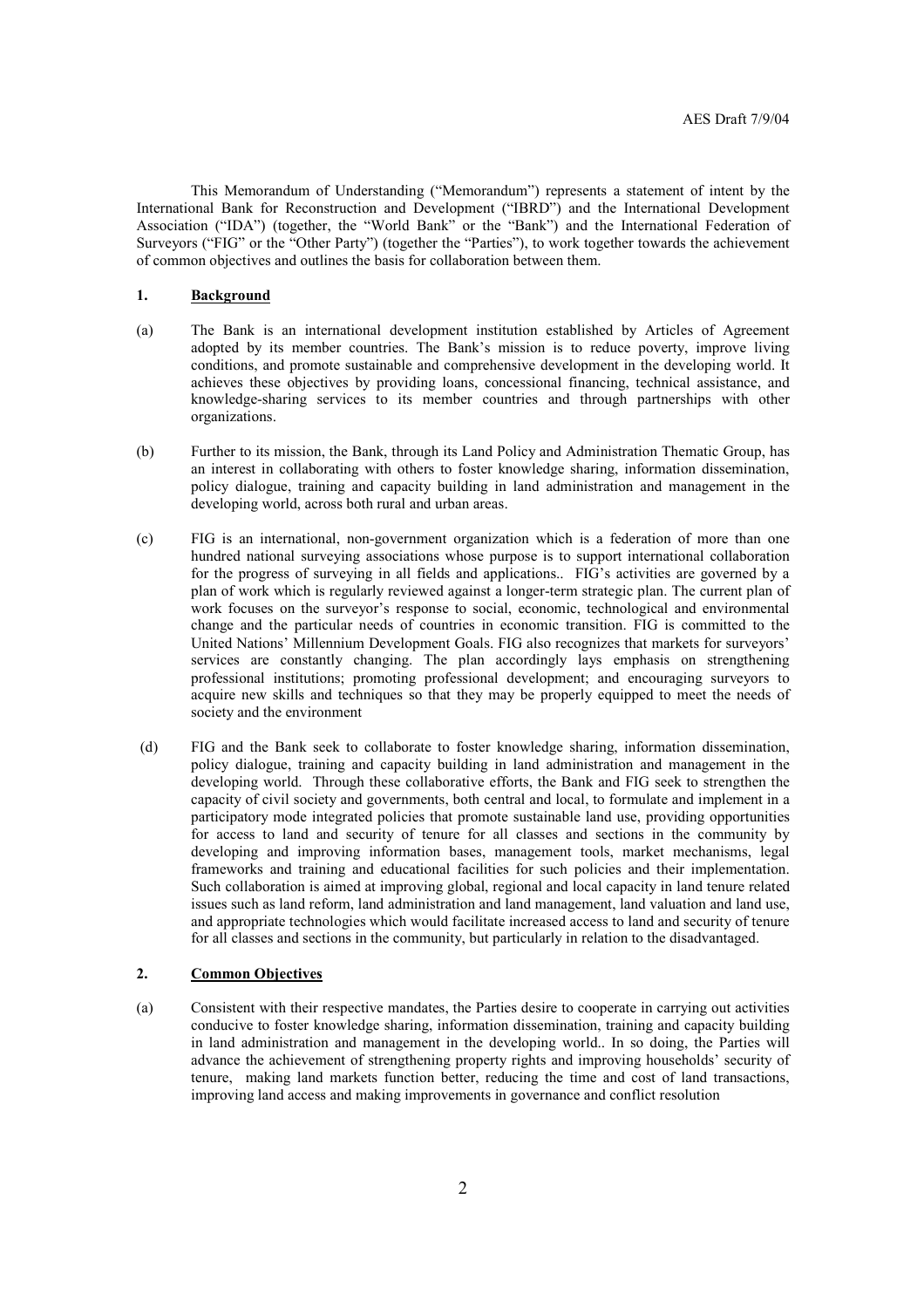- (b) The Parties anticipate that their collaboration will focus on a number of specific substantive areas which will include, but not be limited to:
	- (i) a joint conference to be held in Washington D.C., in October or November 2008, to present the common efforts of the Bank and FIG in relation to the millennium development goals.;
	- (ii) FIG annual Working Weeks, regional conferences and workshops;
	- (iii) quadrennial FIG Congresses;
	- (iv) encouraging the participation of developing countries in FIG events such as forums, expert meetings, conferences and workshops;
	- (v) joint land administration and management policy publications;
	- (vi) peer review of publications and review of technical papers;
	- (vii) participate on agreed committees and technical panels; and

(viii) Strengthening local training and capacity-building institutions in land tenure, land management, land administration, land use planning and valuation-related issues..

#### **3. Forms of Collaboration**

- (a) Further to the achievement of their common objectives, the Parties intend to consider ways to :
	- (i) Share knowledge, ideas and lessons learned;
	- (ii) Plan joint activities in areas of common interest;
	- (iii) Collaborate on the promotion, preparation and organization of regional and global workshops, conferences and training seminars;
	- (iv) Collaborate on the organization and execution of research;
	- (v) Jointly engage in a dialogue with stakeholders and others interested in activities being pursued under this Memorandum;
	- (vi)Collaborate on the dissemination of the lessons learned and results of research to the public through publications, the Internet, seminars, workshops, conferences and other easily accessible and inexpensive means; and

(vii)Periodically evaluate the effectiveness of working in collaboration with each other, with reference to their respective organizational mandates and priorities.

- (b) The Parties anticipate that each Party will contribute to the activities undertaken pursuant to this Memorandum, in one or more of the following ways :
	- (i) By providing staff time;
	- (ii) By providing facilities for workshops, conferences or training seminars;
	- (iii) By sharing materials, information, data and analytical tools with the other Party;
	- (iv) By providing support to relevant stakeholders; and
	- (v) By such other means as the Parties may agree.

## (c) **FIG agrees that the participation of World Bank representatives at FIG activities will be free of charge.**:

# **4. Implementation**

(a) This Memorandum provides a framework within which the Parties may develop and undertake collaborative activities. Specific arrangements for individual activities and projects to be carried out pursuant to this Memorandum will be set forth in written work plans to be jointly formulated by the Parties. The 2007-10 proposed work plan attached.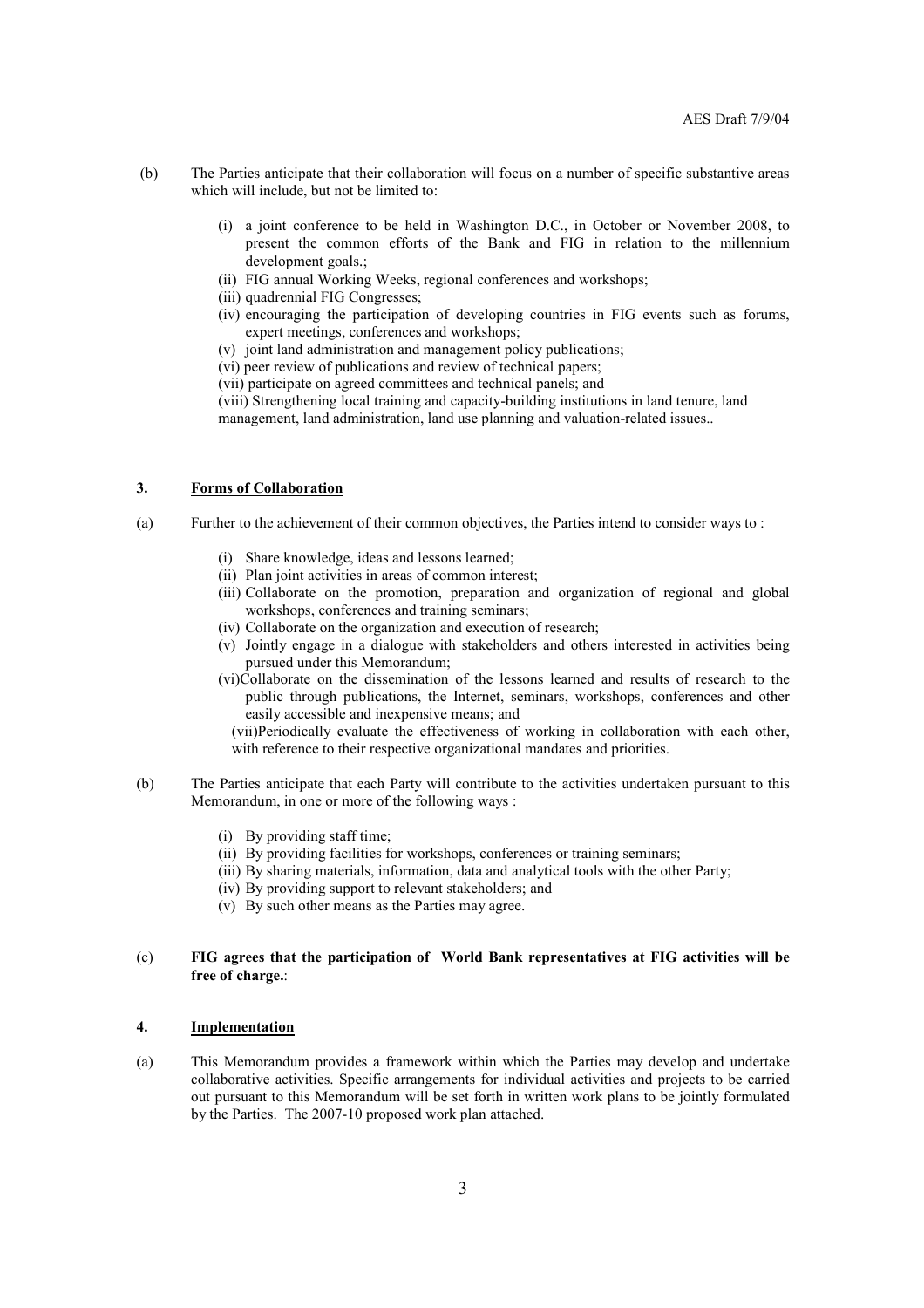- (b) Each work plan will specify the:
	- (i) Major activities to be undertaken or major topics to be researched;
	- (ii) Budget and sources of funding or in-kind contributions for the activities to be carried out;
	- (iii) Relevant knowledge and expertise needed;<sup>1</sup>
	- (iv) Names of persons and institutions designated to perform the activities;
	- (v) Timeline for the activities to be undertaken;
	- (vi) Parties' agreement on the intellectual property rights, publication and use of the outputs, as appropriate (see Section 9 below); and
	- (vii) Expected follow-up steps, if any;
- (c) Upon agreement being reached between the Parties on a given work plan, each Party shall be responsible for its own share of the associated financial and other engagements.

# **5. Key Points of Contact**

(a) Each Party hereby designates and appoints below its representative with overall responsibility for implementing this Memorandum, including responsibility for formulating work plans for activities to be undertaken pursuant to it:

For the World Bank: Keith Clifford Bell

 Senior Land Policy Specialist 1818 H Street , NW Washington, D.C. 20433, USA Phone: +1 202 458 1889 ] Fax: +1 202 477 2733 Email: kbell@worldbank.org

For the International Federation of Surveyors

 Markku Villikka FIG Director FIG Office, Kalvebod Brygge 31-33 DK 1780 Copenhagen V] Tel: +45 3886 1081 (switch board) Tel: +358 44 357 0911 (direct) Fax +45 3886 0252 Email: markku.villikka@fig.net

#### **6. Limits to Agreement**

- (a) This Memorandum does not constitute an agreement or commitment by either Party to enter into or provide support for any specific activity or project.
- (c) Nothing in this Memorandum shall be construed as creating a joint venture, an agency relationship, or a legal partnership between the Parties.
- (d) Nothing in this Memorandum is intended to be, or should be construed as a waiver of the privileges and immunities of either Party or its officers and employees, which privileges and immunities are hereby specifically reserved.

# **7. Names, Marks and Logos**

1

<sup>&</sup>lt;sup>1</sup> This language would be appropriate for collaborations involving research.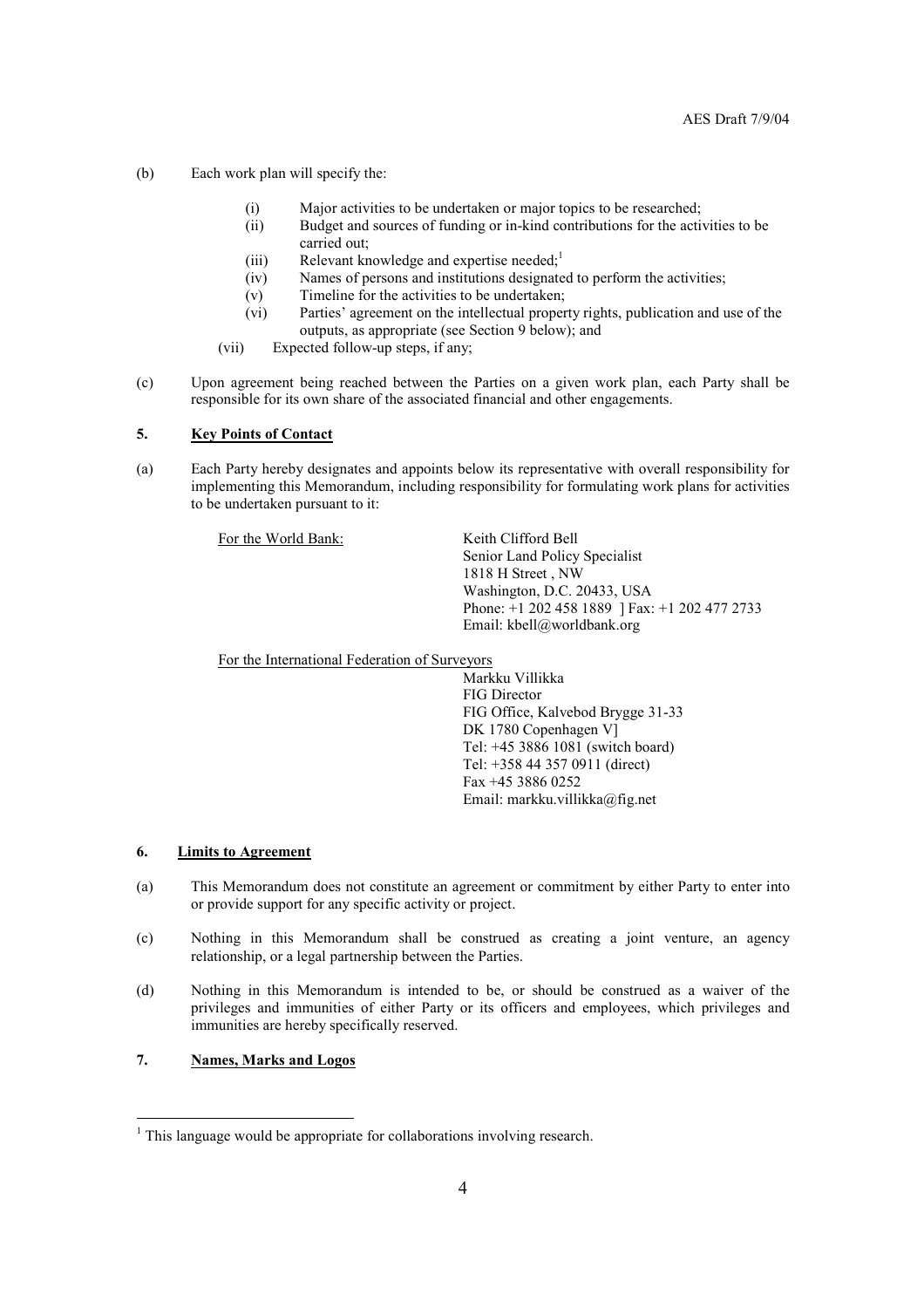- (a) The Parties acknowledge that the names and marks "International Bank for Reconstruction and Development," "IBRD," "International Development Association," "IDA," "World Bank," and all variations thereof including their associated logos (collectively, the "Bank Name") and "International Federation of Surveyors, "FIG" and all variations thereof including their associated logo(s) (collectively, the "FIG Name"<sup>2</sup>) are the sole and exclusive properties of the Bank and FIG, respectively. Neither Party shall acquire any right, title or interest in the other Party's Name under this Memorandum.
- (b) The Parties acknowledge that any and all uses by one Party of the other Party's Name shall inure solely to the benefit of the other Party. The Parties understand and agree that neither Party may use the other Party's Name in any manner whatsoever that conveys or suggests, directly or indirectly, endorsement or support of the Party or its products or services by the other Party. All uses by one Party of the other Party's Name in any manner (other than casual or generally accepted uses) shall be subject to the written approval of the other Party (including electronic correspondence). Upon termination of this Memorandum, or at the request of either Party at any time, each Party shall immediately discontinue any and all use of the other Party's Name and shall destroy stationery, brochures, proposed paid media and other similar materials bearing any form of the other Party's Name that then are in the possession or control of each Party.

# **8. Disclosure and Publicity**

- (a) The Bank may disclose to the public this Memorandum and information with respect to activities and projects contemplated herein in accordance with the Bank's Policy on the Disclosure of Information. FIG may make such disclosure in its internal reporting to its employees, officers and directors, but shall not make any reference to the collaboration in any manner in its advertising of its products or services or in the solicitation of any contracts or other business, whether or not to be financed by the Bank or an affiliate thereof, except as otherwise agreed in writing by the Bank (including electronic correspondence).
- (b) No activity, and no work created by any activity, undertaken in connection with this Memorandum may be used for commercial purposes. FIG may not seek to directly or indirectly benefit commercially from the Bank's involvement in such activity. However, publications resulting from such collaborative activity and projects may acknowledge the collaboration of the parties; provided the text is jointly formulated by the Parties.
- (b) Any sharing of information between the Parties will be subject to their respective policies and procedures relating to the disclosure of information.
- (c) Confidential information of the one Party shall be handled by the other Party with no lesser standard of care than it would use in handling its own confidential information.
- [(c) *Use when a large component of the collaborative activities relates to research and the public dissemination of information.* Unless the Parties otherwise agree, seminars, workshops, and conferences organized by the Parties pursuant to this Memorandum shall be open to the general public. [ No fees or other costs shall be charged to attendees of such seminars, workshops, and conferences except to cover the actual costs of the organization, preparation and promotion of such seminars, workshops, and conferences].]

## **9. Intellectual Property**

The Parties recognize the importance of protecting and respecting intellectual property rights. This Memorandum does not grant on the part of either Party the right to use materials belonging to, or created by, the other Party. The Parties shall agree in writing on the ownership of any intellectual property rights that may arise in any work to be created by the collaborative activities to be

 $\frac{1}{2}$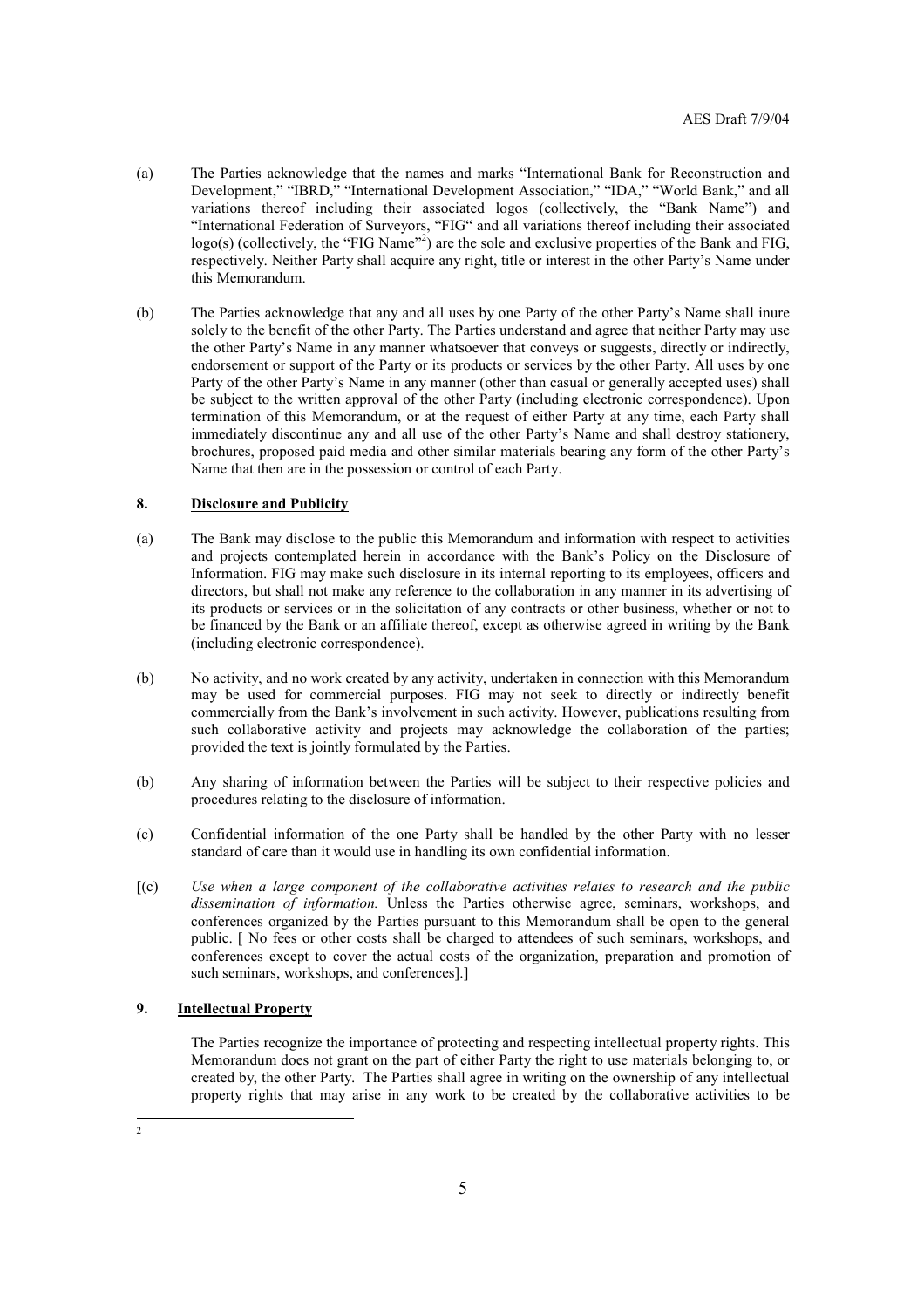undertaken pursuant to this Memorandum, at the time of agreeing on the work plan for such activities. In the absence of any such written agreement, any intellectual property rights arising in any work created by the Parties' collaborative activities undertaken pursuant to this Memorandum shall belong to the Bank.

## **10. Non-Exclusive Relationship**

No relationship exclusive of a third party or parties shall be established between the Parties, whether under this Memorandum generally or with respect to any specific activities or projects undertaken pursuant thereto, unless explicitly agreed to by the Parties under a separate agreement. Neither Party is restricted in any way from engaging a third party or parties to pursue independently of the other Party the objectives described in this Memorandum except that such engagement with a third party or parties shall not conflict or otherwise unduly interfere with the implementation of this Memorandum or any activities or projects undertaken pursuant thereto.

# 11. Conflict of Interest<sup>3</sup>

- (a) The Bank's collaboration with FIG on activities under this Memorandum is not intended to confer a special advantage or preference to FIG in competing with any other entity as regards the procurement of goods, works or services by the Bank or third parties, where such procurement results from or has a direct relationship to such activities.
- (b) FIG acknowledges the receipt of the Bank's *Guidelines for Selection and Employment of Consultants by World Bank Borrowers* and the Bank's *Guidelines for Procurement Under IBRD Loans and IDA Credits* (collectively, the " Bank's Guidelines"), which set forth, *inter alia*, Bank policy requiring consultants to strictly avoid conflicts of interest and imposing certain limitations on their subsequent activities to prevent such conflicts from arising. FIG agrees that it will be deemed to be a "consultant" in relation to the activities undertaken pursuant to this Memorandum, as such term is used in the Bank's Guidelines. With respect to any prospective activities undertaken in connection with, or any work related to or arising from the activities under, this Memorandum, FIG agrees to adhere to the limitations imposed by the Bank's conflict of interest policy as set forth in the Bank's Guidelines.
- (c) The Bank agrees to make available any other materials needed or provide further guidance to explain the application of the Bank's conflict of interest policy to FIG and to assist FIG in understanding the limitations that may be imposed.

## **12. Indemnification and Insurance**

-

- (a) Each Party shall indemnify, hold and save harmless the other Party, and such other Party's officers, agents, servants, and employees from all suits, claims, demands, and liability of any nature or kind, including, but not limited to, their costs and expenses, arising out of its gross negligence or willful misconduct or that of its officers, employees, agents, or sub-contractors, in the implementation of this Memorandum or any activities or projects undertaken in connection therewith, including, but not limited to, claims from the other Party's employee(s) for damages in excess of damages covered by workers' compensation.
- (b) The obligations under this Section do not lapse upon termination of this Memorandum or agreement under a work plan for any specific activity or project pursuant thereto.

 $3$  This is the latest version of language suggested by the Bank's Procurement Department for MOUs of this type. We are working with the Bank's Procurement lawyers to explores the possibility of including something that is less restrictive and, in any event, more self-explanatory. The Bank's Consultant Guidelines are in the process of being revised and the Bank's Procurement Department has acknowledged that devising appropriate policies for partnerships should be an important part of that revision.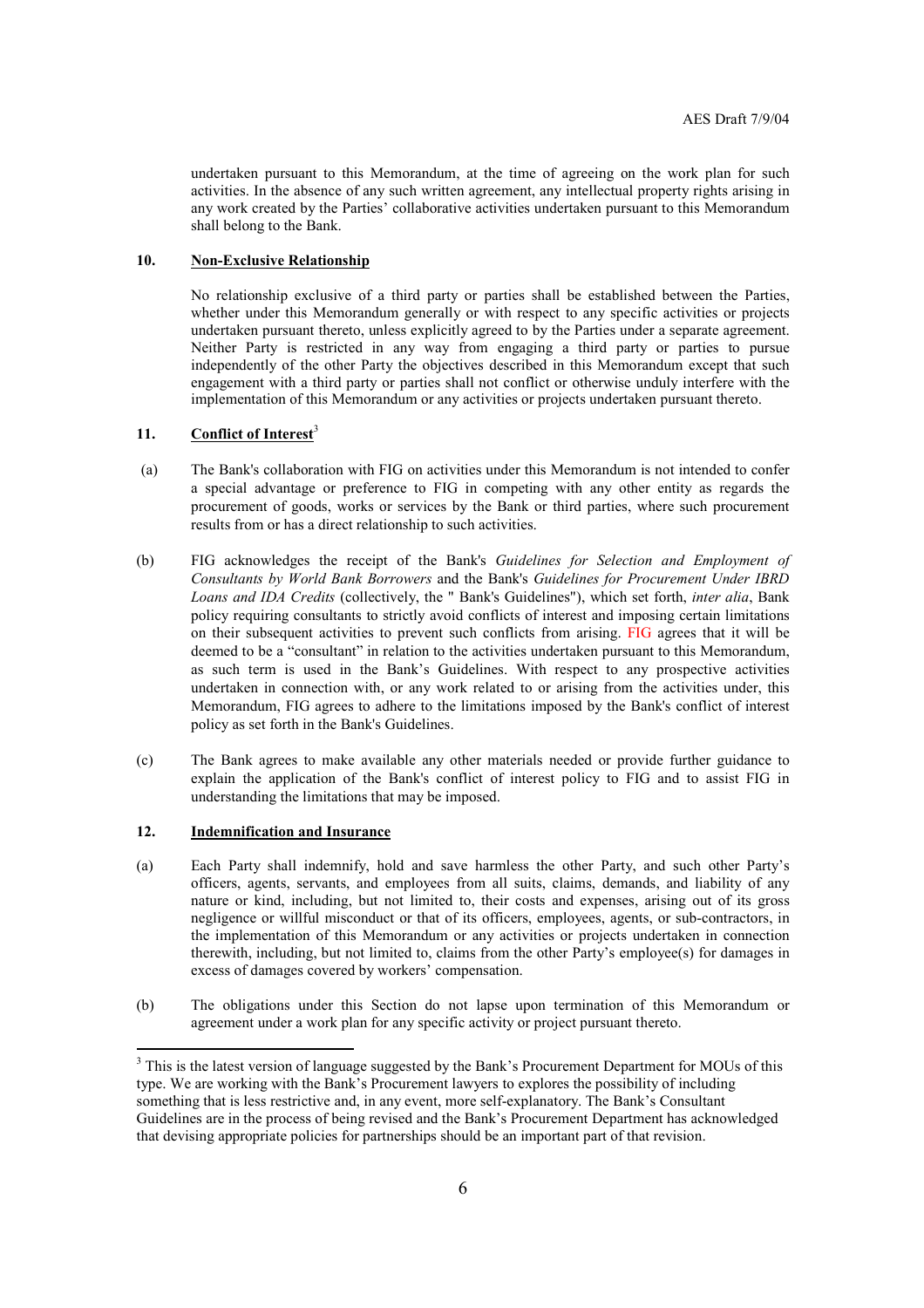(c) Throughout the implementation of this Memorandum and any activity or project pursuant thereto, each Party will maintain its usual and customary insurance for its own officers, employees and operations.

#### **13. Disputes, Controversies and Claims**

- (a) In case of a dispute, controversy, or claim between the Parties arising out of or relating to this Memorandum or an agreement for any activity or project undertaken pursuant thereto, the Parties shall attempt to reach an amicable resolution in good faith.
- (b) In the event an attempt to reach an amicable resolution proves unsuccessful within thirty days after the first Party has formally notified the dispute, controversy, or claim to the other Party in writing, any such dispute, controversy, or claim shall proceed to arbitration to be finally settled in accordance with the then-current UNCITRAL Arbitration Rules. The number of arbitrators shall be three. The appointing authority shall be the Secretary-General of the Permanent Court of Arbitration in The Hague. The language of arbitration shall be English.

# **14. Term**

- (a) This Memorandum shall come into force and effect upon signature by both Parties on the date set forth below with an initial term of four years. Unless modified or terminated as provided below, the term of this Memorandum shall be automatically extended at the end of the initial term for another term of four years.
- (b) At the end of the initial term of this Memorandum, a joint assessment by both Parties will be carried out to review the results and lessons learned from their collaborative activities. The views of stakeholders on the nature and progress of activities or projects may be obtained by the Parties in connection therewith. The Parties will discuss and share any conclusions reached which may have a bearing on the Parties' collaboration under this Memorandum. On the basis of such assessment, the Parties may keep in force, modify or terminate this Memorandum as provided for below.

## **15. Modification and Termination**

(a) This Memorandum may be modified or terminated at any time by mutual written agreement of the Parties. Further, the Memorandum may be terminated by either Party at its sole discretion with 60 days prior notice in writing to the other Party.

#### **16. Miscellaneous**

- (a) The section headings in this Memorandum are for convenience only and are not intended, and shall not be construed, to alter, limit, or enlarge in any way the scope or meaning of the language contained in this Memorandum.
- (b) This Memorandum will supersede any previous intentions or agreements communicated and agreed upon between the Parties in respect of the collaborative activities and projects contemplated herein.
- (c) The person signing this Memorandum on behalf of each Party hereby represents and warrants to the other Party that he or she has the requisite legal power and authority to execute this Memorandum on behalf of the Party and bind the Party to the obligations herein.

In witness whereof, the Parties have caused this Memorandum to become effective as of the day and date written below.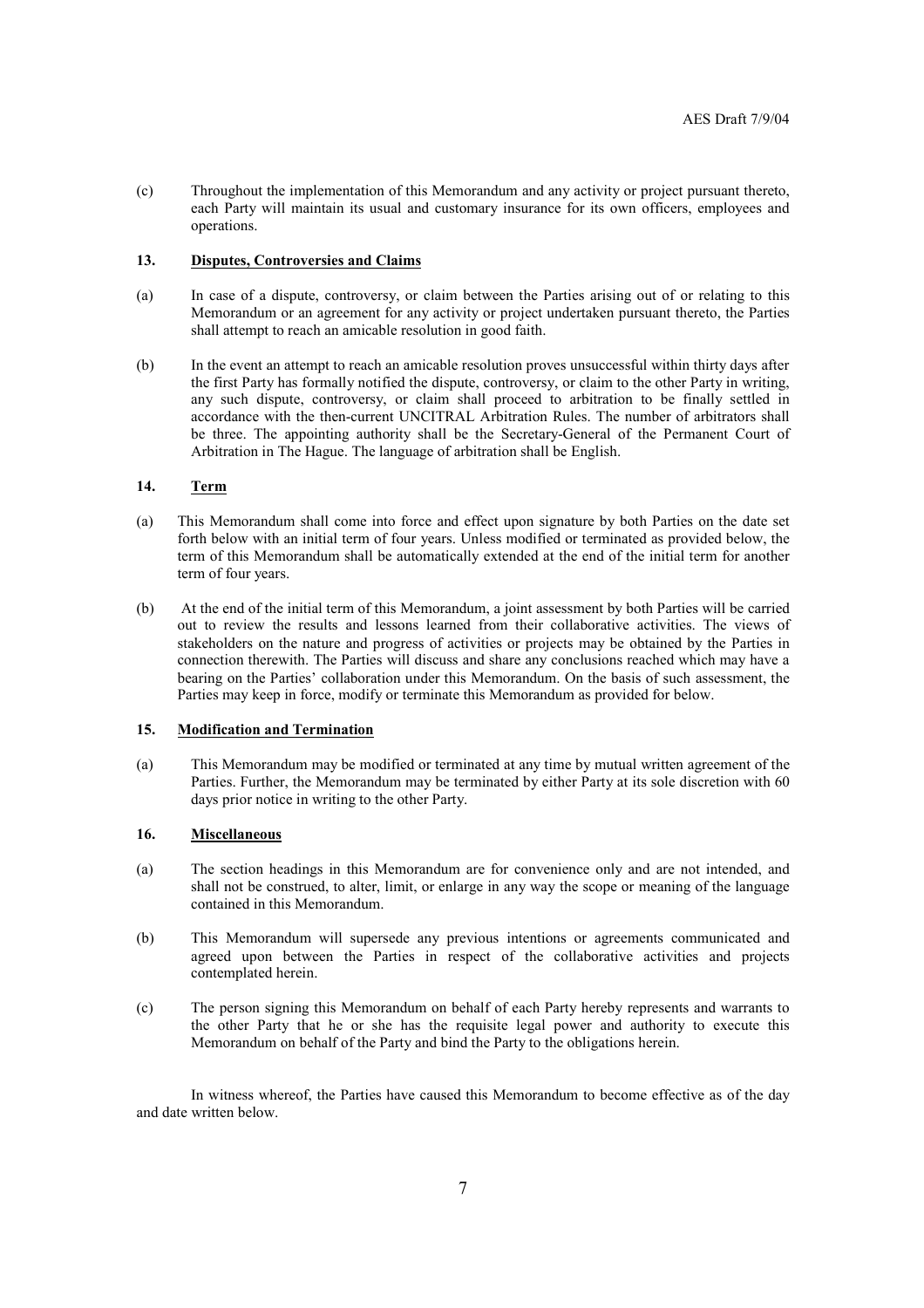## **INTERNATIONAL BANK FOR RECONSTRUCTION INTERNATIONAL FEDERATION OF SURVEYORS AND DEVELOPMENT, INTERNATIONAL DEVELOPMENT ASSOCIATION**

Name: \_\_\_\_\_\_\_\_\_\_\_\_\_\_\_\_\_\_\_\_\_\_\_\_\_\_\_ Name: \_Stig Enemark\_\_\_\_\_\_\_\_\_\_\_\_\_\_\_\_\_\_\_\_\_\_\_\_\_

Title: \_\_FIG President

Date:

## **Attachment 1**

## **Proposed Work Plan (2007-1010) for Collaboration between the Bank and FIG**

#### **1. Conferences, Forums and Meetings**

For all conferences, forums and meetings, wherever possible, both FIG and the Bank will endeavor to provide prominent roles in such events for representatives of each organization to participate, including but not limited to keynote presentations, lead speakers, chairmanship and expert panel membership.

## **a. May 13-17, 2007, Hong Kong, FIG Working Week**

Bank may participate with keynote speaker and encourage participation from Bank-funded project staff in the East Asia region.

## **b. November 12-15, 2007, San Jose, Costa Rica, FIG Regional Conference**

The Bank may participate to present and discuss current land administration projects and other initiatives in the region, and encourage participation for Bank-funded staff in the region.

#### **c. June 14-19, 2008, Stockholm, Sweden, FIG Working Week**

The Bank may participate to present and discuss current projects and initiatives.

## **d. October/November 2008, Washington D.C. or another date as agreed by the Parties**

A joint conference will be held in Washington D.C to present the common efforts of the Bank and FIG relation to the MDGs. This should be a high level conference to ensure proper media coverage. The conference may also include the outcome of the project on Good Governance.

#### **e. May 3-8, 2009, Eliat, Israel, FIG Working Week**

Arrangements to be determined and agreed.

#### **f. October/November 2009, FIG Regional Conference**

Arrangements to be determined and agreed.